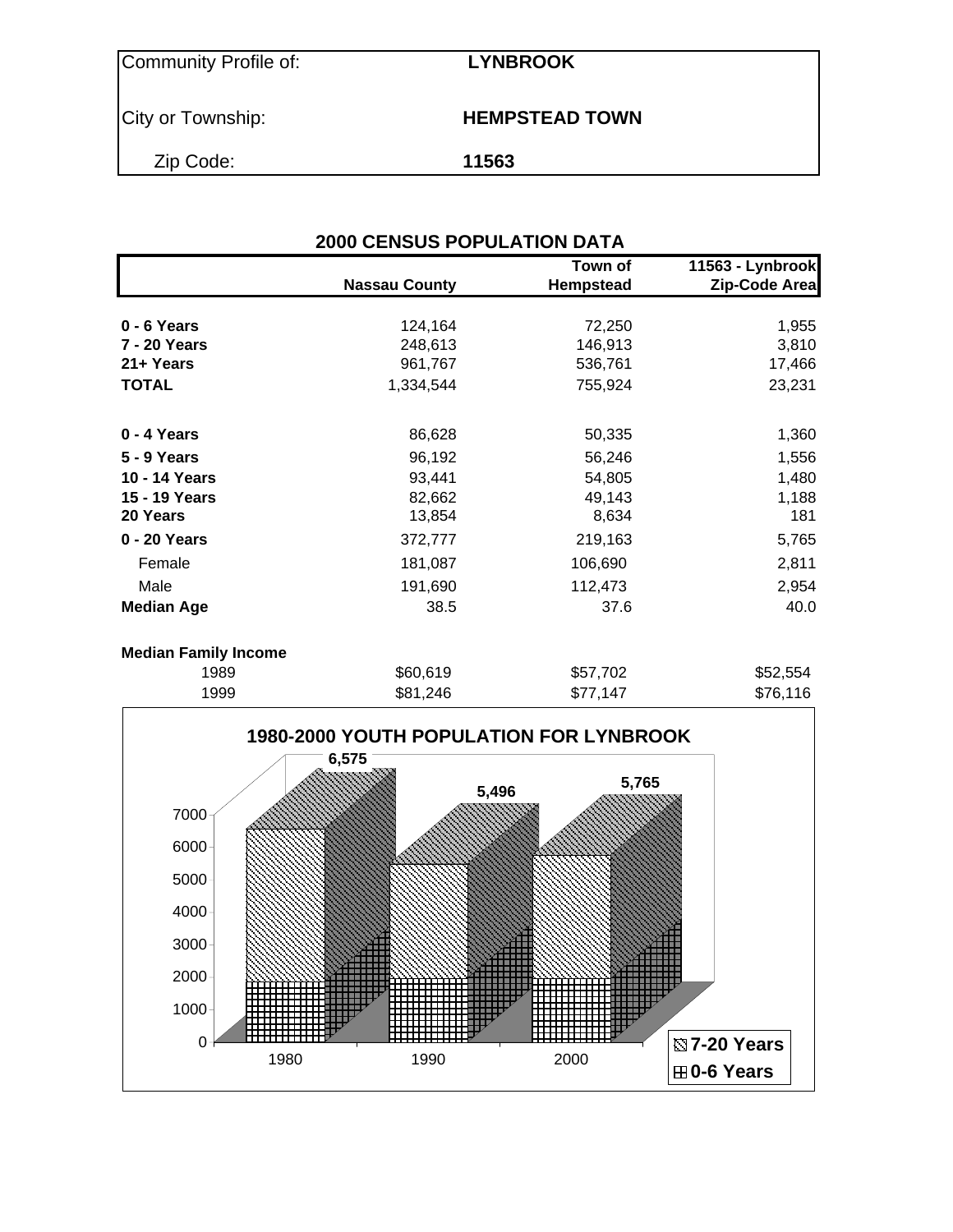## **2000 POPULATION PROJECTION DATA**

|                     | <b>Nassau County</b> | <b>Town of</b><br><b>Hempstead</b> | 11563 - Lynbrook<br>Zip-Code Area |
|---------------------|----------------------|------------------------------------|-----------------------------------|
|                     |                      |                                    |                                   |
| $\vert$ 0 - 6 Years | 118,978              | 73,806                             | 1,818                             |
| 7 - 20 Years        | 231,792              | 139,895                            | 4,106                             |
| l21+ Years          | 978,505              | 557,917                            | 15,864                            |
| <b>TOTAL</b>        | 1,329,275            | 771,618                            | 21,789                            |
|                     |                      |                                    |                                   |
| $0 - 4$ Years       | 83,639               | 52,174                             | 1,264                             |
| 5 - 9 Years         | 90,106               | 55,438                             | 1,431                             |
| 10 - 14 Years       | 82,042               | 49,470                             | 1,360                             |
| 15 - 19 Years       | 79,040               | 47,058                             | 1,556                             |
| 20 Years            | 15,943               | 9,563                              | 313                               |
|                     |                      |                                    |                                   |
| ll0 - 20 Years      | 350,770              | 213,701                            | 5,925                             |

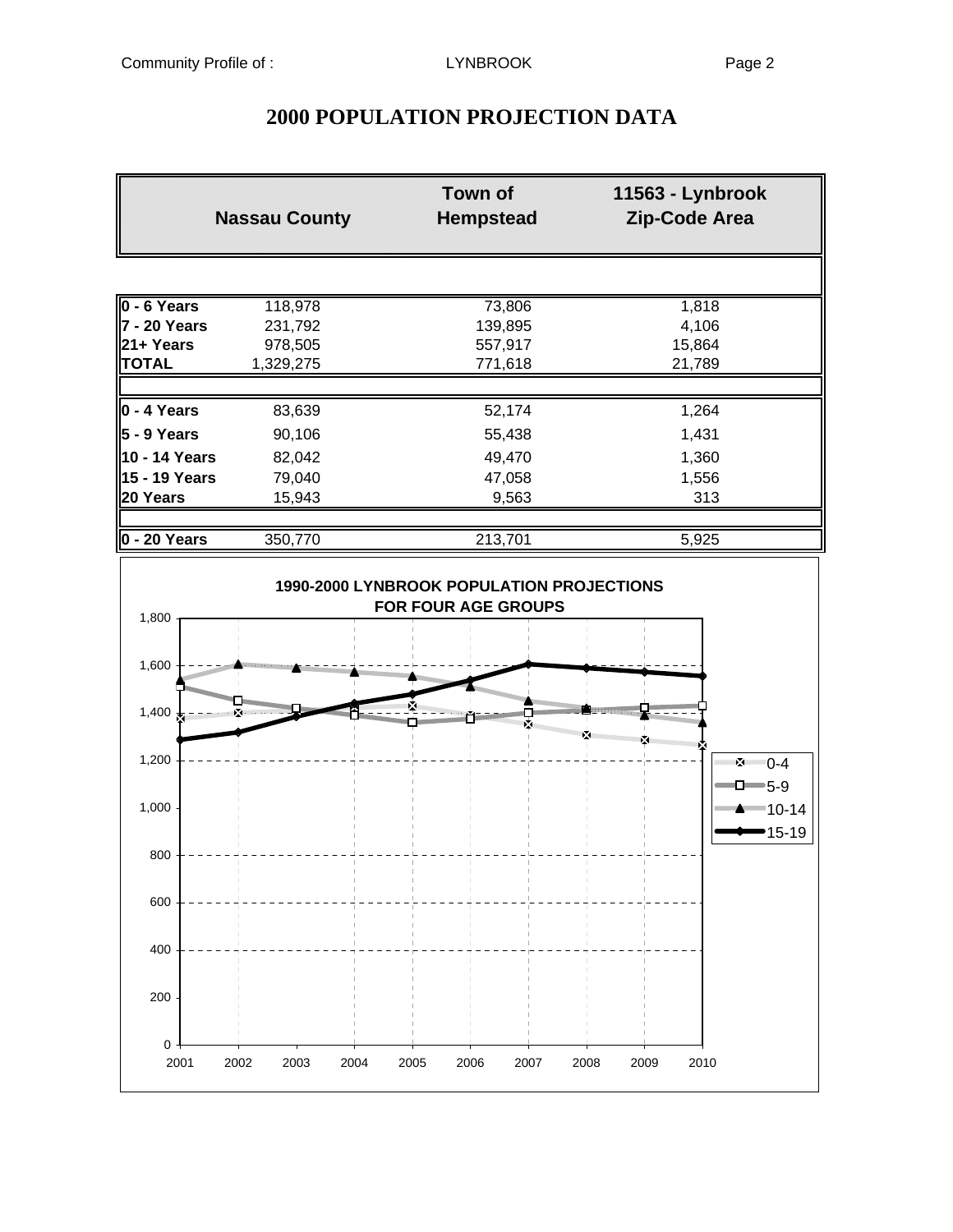|                            |                                                                                                                                                     | <b>TEMPORARY ASSISTANCE TO</b><br><b>NEEDY FAMILIES (Formerly AFDC)</b><br>(NUMBER OF INDIVIDUALS) |                           |
|----------------------------|-----------------------------------------------------------------------------------------------------------------------------------------------------|----------------------------------------------------------------------------------------------------|---------------------------|
|                            |                                                                                                                                                     |                                                                                                    |                           |
|                            |                                                                                                                                                     | Town of                                                                                            | 16-20 y                   |
| Year                       | Nassau County                                                                                                                                       | Hempstead                                                                                          | Zip-Code Area             |
| 1985<br>1986               | 15,963<br>15,337                                                                                                                                    | 11,783<br>11,390                                                                                   | 117<br>94                 |
| 1987                       | 13,321                                                                                                                                              | 9,981                                                                                              | 87                        |
| 1988<br>1989               | 12,410<br>11,950                                                                                                                                    | 9,168<br>8,943                                                                                     | 97<br>78                  |
| 1990                       | 12,607                                                                                                                                              | 9,404                                                                                              | 77                        |
| 1991                       | 15,317                                                                                                                                              | 11,504                                                                                             | 133                       |
| 1992                       | 16,528                                                                                                                                              | 12,410                                                                                             | 99                        |
| 1993                       | 20,129                                                                                                                                              | 15,031                                                                                             | 173                       |
| 1994                       | 20,622                                                                                                                                              | 15,217                                                                                             | 159                       |
| 1995<br>1996               | 20,229<br>17,800                                                                                                                                    | 14,981<br>13,309                                                                                   | 165<br>101                |
| 1997                       | 14,940                                                                                                                                              | 11,219                                                                                             | 116                       |
| 1998                       | 12,706                                                                                                                                              | 9,651                                                                                              | 86                        |
| 1999                       | 10,825                                                                                                                                              | 8,265                                                                                              | 71                        |
| $\overline{0}$<br>Rate Per | 25.00<br>$20.00 -$<br>15.00<br><b>ROBBB</b><br><b>Company</b><br>10.00<br>5.00 <sub>1</sub><br>0.00<br>1987 1988 1989 1990 1991 1992 1993 1994 1995 | AFDC RATES PER 1000 RESIDENTS<br>4888954<br>Allixandr<br>¢<br>イイン<br>1996                          | m<br>1997<br>1998<br>1999 |
|                            | <b>DI Nassau County</b>                                                                                                                             | <b>H</b> Hempstead Town                                                                            | □16-20 y                  |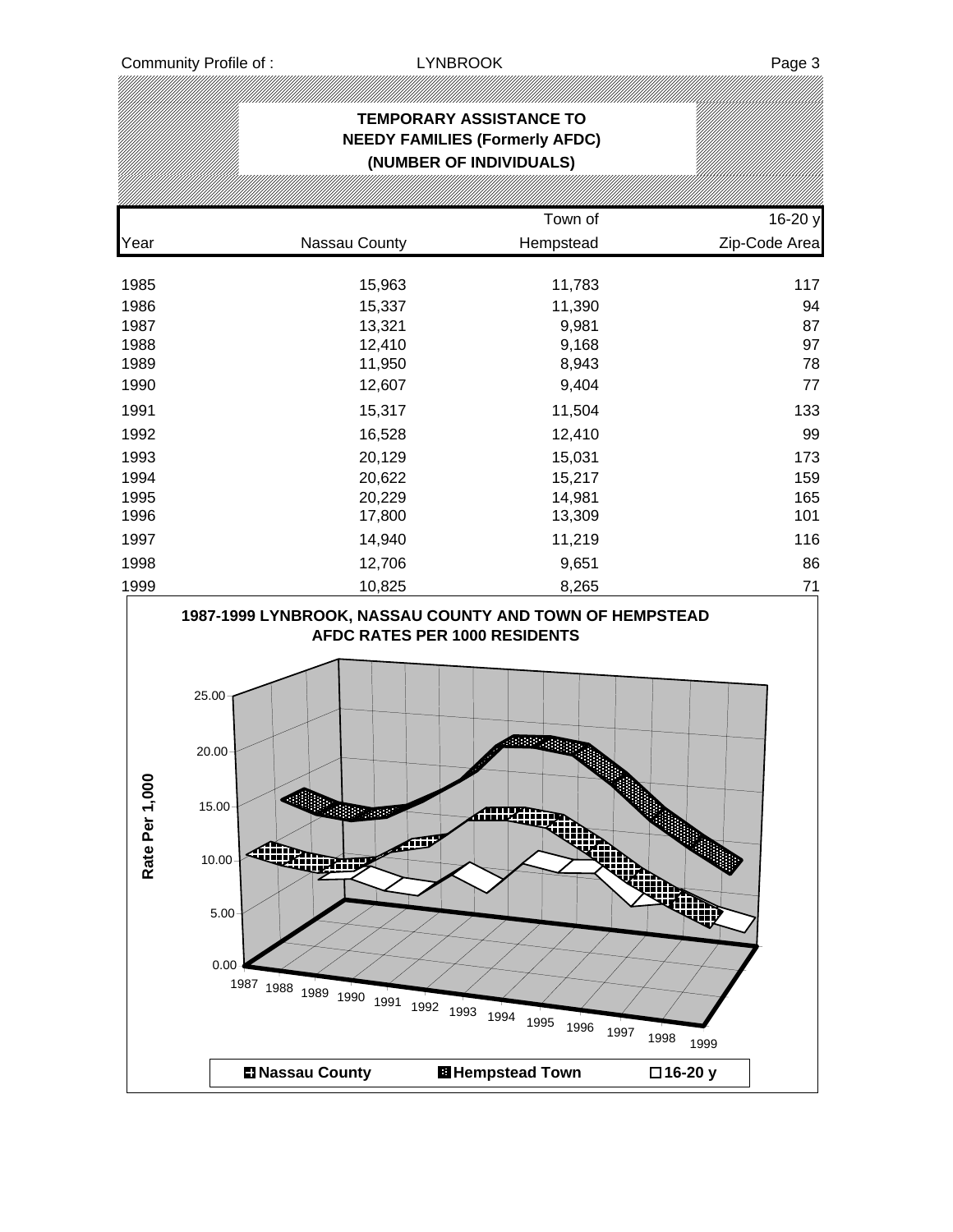#### **11563 ZIP-CODE AREA RESIDENT YOUTH OFFENSES**

|                      |                | 7-15 Years Old     |                |                         |
|----------------------|----------------|--------------------|----------------|-------------------------|
|                      |                | <b>Station</b>     | Subjects of    |                         |
| Year                 | <b>Arrests</b> | <b>Adjustments</b> | Investigation  | <b>Totals</b>           |
| 1990                 | 9              | 21                 | 10             | 40                      |
| 1991                 | 15             | 44                 | 11             | 70                      |
| 1992                 | 11             | 53                 | 8              | 72                      |
| 1993                 | 10             | 28                 | $6\phantom{1}$ | 44                      |
| 1994                 | 14             | 42                 | $\overline{7}$ | 63                      |
| 1995                 | 13             | 38                 | 16             | 67                      |
| 1996                 | 11             | 58                 | 8              | 77                      |
| 1997                 | 11             | 40                 | 5              | 58                      |
|                      |                |                    |                |                         |
|                      |                | 16-20 Years Old    |                |                         |
|                      |                | Subjects of        |                | <b>All Ages</b>         |
| Year                 | <b>Arrests</b> | Investigation      | <b>Totals</b>  | <b>Total Incidents*</b> |
|                      | 29             | $\overline{7}$     | 36             |                         |
|                      | 38             | 10                 | 48             |                         |
| 1990<br>1991<br>1992 | 28             | 12                 | 40             | 76<br>120<br>112        |
| 1993                 | 38             | 9                  | 47             | 92                      |
| 1994                 | 47             | 11                 | 58             |                         |
| 1995                 | 48             | 4                  | 52             | 121<br>119              |
| 1996                 | 42             | 14                 | 57             | 135                     |



\* Total incidents include arrests, station adjustments and subjects of investigation for 1988 - 1995. Subjects were not available prior to 1988. Youth offense data does not include data on convictions following from some of these arrests.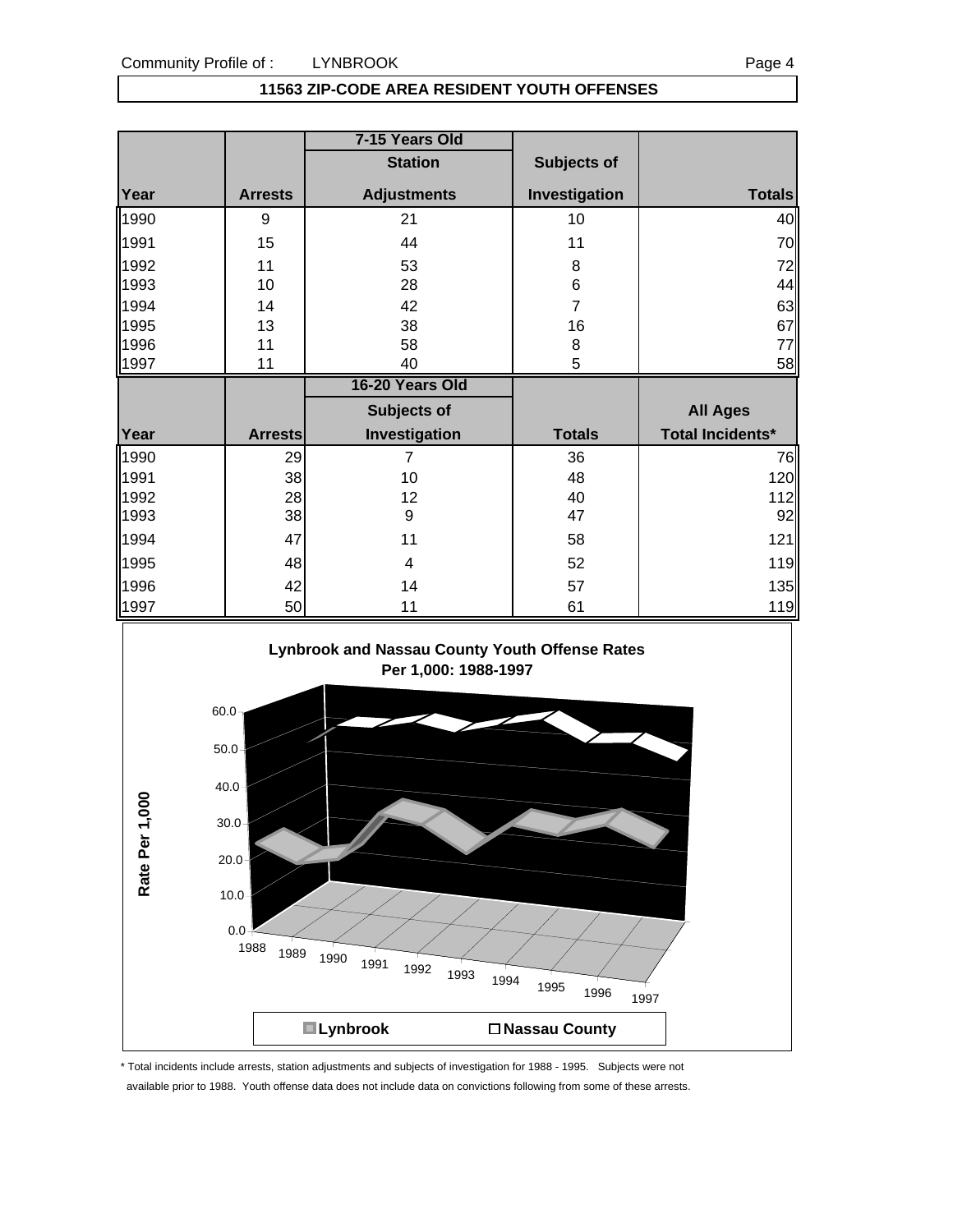Community Profile of : COMEXALLYNBROOK Page 5

|                | <b>11563 ZIP-CODE AREA RESIDENT YOUTH OFFENSES</b>                                 |                                                                   |                                            |                       |              |                                   |                      |              |  |
|----------------|------------------------------------------------------------------------------------|-------------------------------------------------------------------|--------------------------------------------|-----------------------|--------------|-----------------------------------|----------------------|--------------|--|
|                | Youth Offense Rate Per 1000 Resident Youth<br>For Combined Offense Types and Total |                                                                   |                                            |                       |              |                                   |                      |              |  |
|                | Drug &                                                                             | Violent &                                                         |                                            |                       |              | <b>Criminal</b>                   |                      |              |  |
| Year           |                                                                                    | Alcohol Threatening                                               | <b>Property</b>                            | <b>Status</b>         | <b>Theft</b> | <b>Nonconf</b>                    | <b>Other</b>         | <b>Total</b> |  |
| 1990           | 0.6                                                                                | 4.6                                                               | 6.8                                        | 0.6                   | 7.4          | 1.1                               | 0.3                  | 21.6         |  |
| 1991           | 2.1                                                                                | 11.7                                                              | 8.8                                        | 2.3                   | 7.6          | 1.5                               | 1.2                  | 35.2         |  |
| 1992           | 2.4                                                                                | 8.6                                                               | 11.3                                       | 3.0                   | 5.9          | 0.6                               | 0.9                  | 33.3         |  |
| 1993           | 2.0                                                                                | 9.6                                                               | 3.5                                        | 2.3                   | 6.1          | 1.7                               | 1.5                  | 26.8         |  |
| 1994           | 2.1                                                                                | 7.0                                                               | 14.7                                       | 2.6                   | 5.9          | 2.1                               | 1.2                  | 35.5         |  |
| 1995           | 4.9                                                                                | 7.4                                                               | 8.0                                        | 2.6                   | 8.6          | 1.7                               | 0.6                  | 34.0         |  |
| 1996           | 2.5                                                                                | 6.4                                                               | 5.9                                        | 5.6                   | 7.8          | 6.7                               | 2.8                  | 37.7         |  |
| 1997           | 5.0                                                                                | 5.6                                                               | 9.8                                        | 3.6                   | 3.9          | 3.3                               | 2.0                  | 33.2         |  |
|                |                                                                                    |                                                                   |                                            | <b>Youth Offenses</b> |              |                                   |                      |              |  |
|                |                                                                                    |                                                                   | For Combined Offense Types and Total       |                       |              |                                   |                      |              |  |
|                | Drug &                                                                             | Violent &                                                         |                                            |                       |              | <b>Criminal</b>                   |                      |              |  |
| Year<br>1990   |                                                                                    | <b>Alcohol Threatening</b>                                        | <b>Property</b>                            | <b>Status</b>         | <b>Theft</b> | <b>Nonconf</b>                    | <b>Other</b>         | <b>Total</b> |  |
|                | 2                                                                                  | 16                                                                | 24                                         | 2                     | 26           | 4                                 |                      | 76           |  |
| 1991           | 7                                                                                  | 40                                                                | 30                                         | 8                     | 26           | 5                                 | 4                    | 120          |  |
| 1992           | 8                                                                                  | 29                                                                | 38                                         | 10                    | 20           | 2                                 | 3                    | 112          |  |
| 1993           | 7                                                                                  | 33                                                                | 12                                         | 8                     | 21           | 6                                 | 5                    | 92           |  |
| 1994           | 7                                                                                  | 24                                                                | 50                                         | 9                     | 20           | 7                                 | 4                    | 121          |  |
| 1995<br>1996   | 17                                                                                 | 26                                                                | 28                                         | 9                     | 30           | 6                                 | 2                    | 119          |  |
| 1997           | 9<br>18                                                                            | 23<br>20                                                          | 21<br>35                                   | 20<br>13              | 28<br>14     | 24<br>12                          | 10<br>$\overline{7}$ | 135<br>119   |  |
|                |                                                                                    |                                                                   |                                            |                       |              |                                   |                      |              |  |
|                |                                                                                    | 1990-1997 Violent & Threatening, and Drug & Alcohol Youth Offense |                                            |                       |              |                                   |                      |              |  |
| 16.0           |                                                                                    |                                                                   | <b>Rates in Lynbrook and Nassau County</b> |                       |              |                                   |                      |              |  |
|                |                                                                                    |                                                                   |                                            |                       |              |                                   |                      |              |  |
| 14.0           |                                                                                    |                                                                   |                                            |                       |              |                                   |                      |              |  |
| 12.0           |                                                                                    |                                                                   |                                            |                       |              |                                   |                      |              |  |
| 10.0           |                                                                                    |                                                                   |                                            |                       |              |                                   |                      |              |  |
| Rate Per 1,000 |                                                                                    |                                                                   |                                            |                       |              |                                   |                      |              |  |
| 8.0            |                                                                                    |                                                                   |                                            |                       |              |                                   |                      |              |  |
| 6.0            |                                                                                    |                                                                   |                                            |                       |              |                                   |                      |              |  |
| 4.0            |                                                                                    |                                                                   |                                            |                       |              |                                   |                      |              |  |
|                |                                                                                    |                                                                   |                                            |                       |              |                                   |                      |              |  |
| 2.0            |                                                                                    |                                                                   |                                            |                       |              |                                   |                      |              |  |
| 0.0            |                                                                                    |                                                                   |                                            |                       |              |                                   |                      |              |  |
|                | 1990                                                                               | 1991<br>1992                                                      | 1993                                       |                       | 1994         | 1995                              | 1996                 | 1997         |  |
|                |                                                                                    | - <sup>2</sup> Nassau County Alc/Drug /k                          |                                            |                       |              | -D-Nassau County Violent/Threat/k |                      |              |  |
|                |                                                                                    | -X-Lynbrook Alc/Drug/k                                            |                                            |                       |              | -D-Lynbrook Violent/Threat/k      |                      |              |  |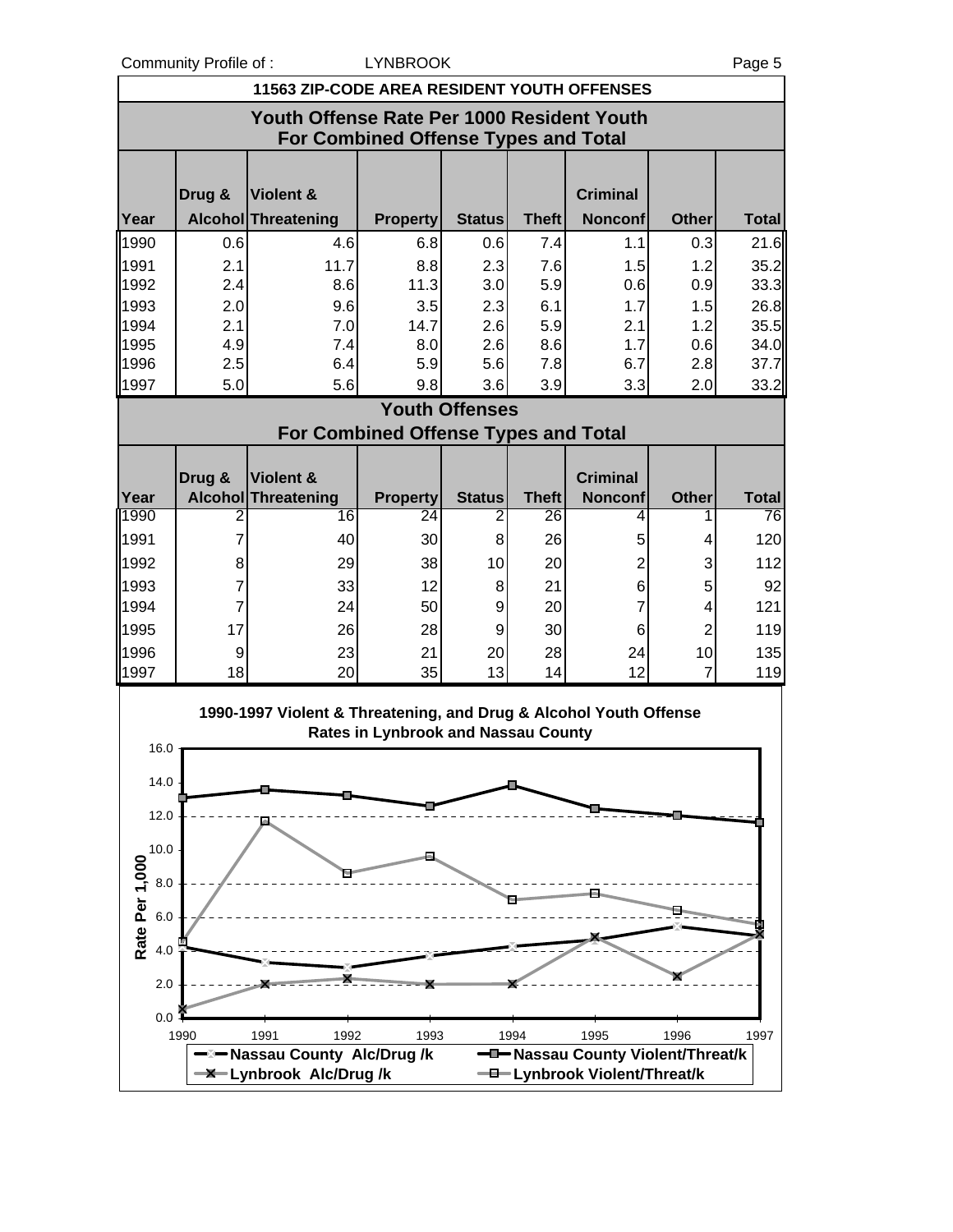

"Other" communities include Elmont, East Meadow, Roslyn, Island Pk, Carle Pl, Malverne, New Hyde Pk, Oceanside,

Manhasset, W Hempstead, Valley Stream, Massapequa, Westbury and Woodmere. Each community comprises less than 4% of all offenses.



 "Other" communities include Baldwin, Inwood, W Hempstead, Bellmore, Long Beach, Rockville Cte, Oceanside, Hempstead, Franklin Sq, Cedarhurst, Island Pk, Roslyn Heights, Oyster Bay and Suffolk County. Each community comprises less than 3% of all Lynbrook offenses.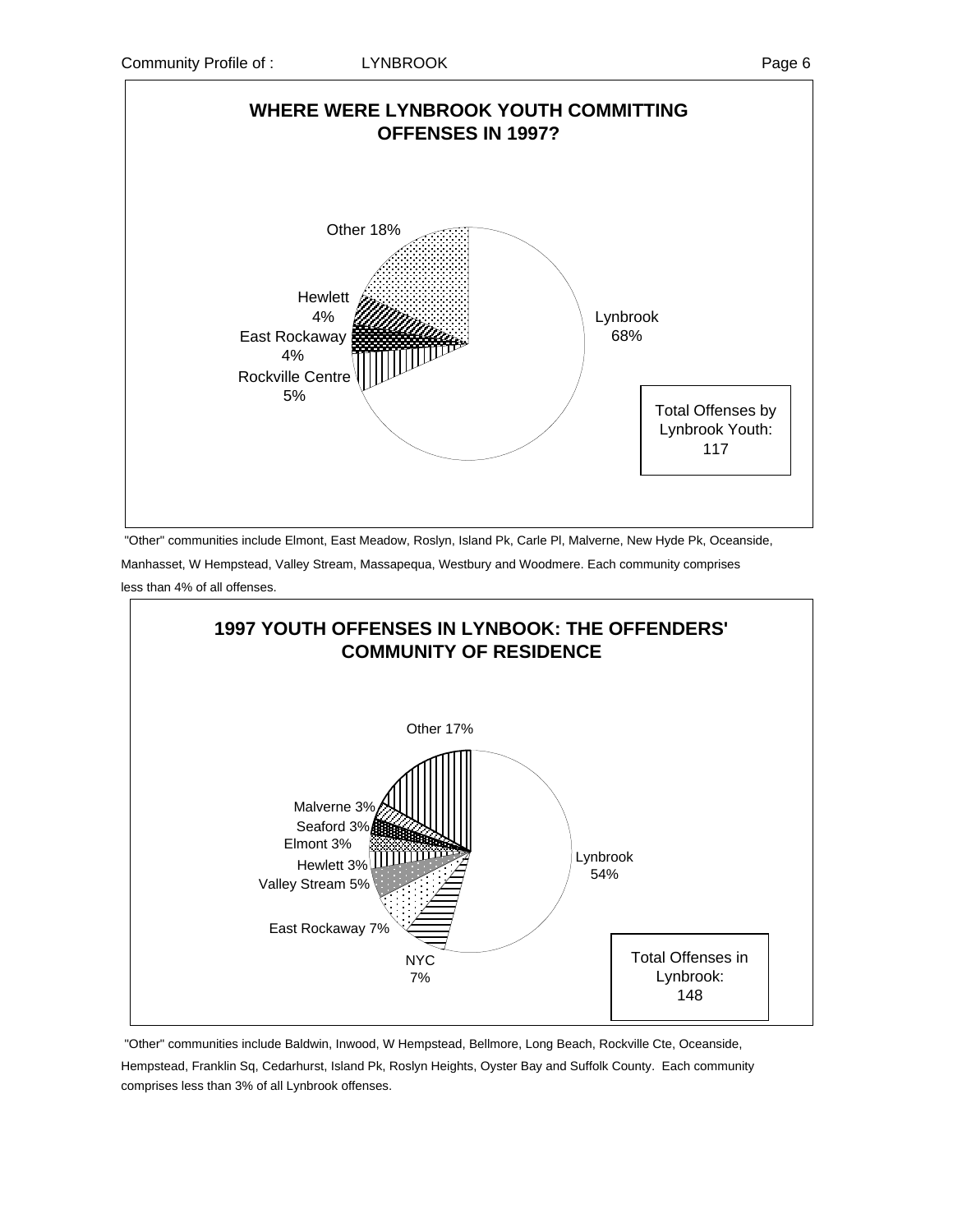|                 |                          |                |                          |                          |                |                |                            | 1991-97 |
|-----------------|--------------------------|----------------|--------------------------|--------------------------|----------------|----------------|----------------------------|---------|
|                 |                          |                |                          |                          |                |                |                            | Percent |
| Age             | 1991                     | 1992           | 1993                     | 1994                     | 1995           | 1996           | 1997                       | Change  |
| 10 Yr & Less    | $\overline{\phantom{0}}$ | $\Omega$       | $\Omega$                 | $\overline{0}$           | $\Omega$       |                |                            |         |
| %               | 0.0%                     | 0.0%           | 0.0%                     | 0.0%                     | 0.0%           | 11.1%          | 6.3%                       |         |
| 11 to 12        | $\overline{\phantom{0}}$ | $\Omega$       | $\overline{0}$           | $\Omega$                 | $\Omega$       | $\overline{1}$ | $\overline{3}$             |         |
| %               | 0.0%                     | 0.0%           | 0.0%                     | 0.0%                     | 0.0%           | 11.1%          | 18.8%                      |         |
| 13              | $\Omega$                 | $\mathbf{1}$   | $\Omega$                 | $\Omega$                 | -1             | 1              | $\Omega$                   |         |
| $\%$            | 0.0%                     | 12.5%          | 0.0%                     | 0.0%                     | 12.5%          | 11.1%          | 0.0%                       |         |
| 14              | $\Omega$                 | $\overline{4}$ | $\overline{4}$           | $\overline{1}$           | $\mathbf{1}$   | 1              | 3                          |         |
| $\frac{0}{0}$   | 0.0%                     | 50.0%          | 40.0%                    | 16.7%                    | 12.5%          | 11.1%          | 18.8%                      |         |
| 15 <sub>1</sub> | 1                        | $\Omega$       | $\Omega$                 | 2                        | $\overline{4}$ | 3              | $\overline{4}$             | 300.0%  |
| $\frac{0}{0}$   | 100.0%                   | 0.0%           | 0.0%                     | 33.3%                    | 50.0%          | 33.3%          | 25.0%                      |         |
| 16              | $\mathbf 0$              | $\overline{2}$ | $6\phantom{1}6$          | $\mathbf{1}$             | $\mathbf{1}$   | $\mathbf 1$    | $\overline{2}$             |         |
| %               | 0.0%                     | 25.0%          | 60.0%                    | 16.7%                    | 12.5%          | 11.1%          | 12.5%                      |         |
| 17 <sub>1</sub> | $\Omega$                 | $\mathbf{1}$   | $\Omega$                 | $\mathcal{P}$            | $\mathbf{1}$   | $\Omega$       | 2                          |         |
| $\%$            | 0.0%                     | 12.5%          | 0.0%                     | 33.3%                    | 12.5%          | $0.0\%$        | 12.5%                      |         |
| 18              | $\overline{0}$           | $\overline{0}$ | $\overline{\phantom{0}}$ | $\overline{\phantom{0}}$ | $\overline{0}$ | $\overline{0}$ | $\overline{\phantom{a}}$ 1 |         |
| $\frac{9}{6}$   | 0.0%                     | 0.0%           | 0.0%                     | 0.0%                     | 0.0%           | 0.0%           | 6.3%                       |         |
| 19 to 20        | $\Omega$                 | $\Omega$       | $\Omega$                 | $\Omega$                 | $\Omega$       | 1              | $\Omega$                   |         |
| $\%$            | 0.0%                     | 0.0%           | 0.0%                     | $0.0\%$                  | $0.0\%$        | 11.1%          | 0.0%                       |         |
| Lynbrook        |                          |                |                          |                          |                |                |                            |         |
| Total           | $\overline{1}$           | -8             | 10                       | 6                        | 8              | 9              | 16                         | 1500.0% |
| Rate Per 1,000  | 0.3                      | 2.0            | 2.5                      | 1.5                      | 1.9            | 2.2            | 3.9                        | 1375.7% |
| Nassau County   |                          |                |                          |                          |                |                |                            |         |
| Rate Per 1,000  | 5.19                     | 6.63           | 8.98                     | 8.68                     | 7.52           | 7.23           | 7.30                       | 40.5%   |

### **Resident Lynbrook Runaway and Homeless Youth by Age Group**

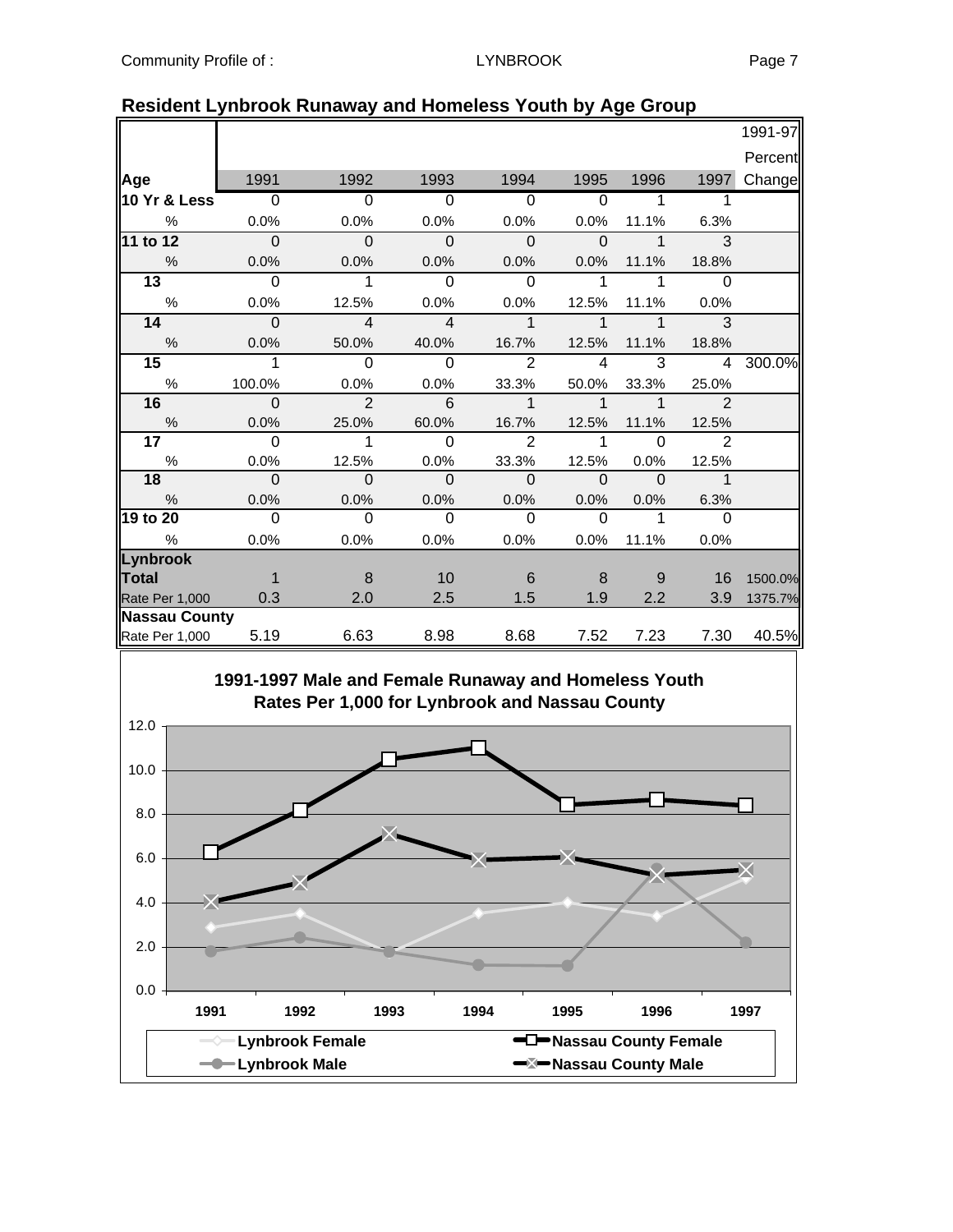Community Profile of : Community Profile of : Community Profile of : Community Profile of : Community Page 8

## **PUBLIC SCHOOL ENROLLMENT IN LYNBROOK UFSD**

|      | European          | African  |          | Asian    | <b>Native</b>                                         |               |       |
|------|-------------------|----------|----------|----------|-------------------------------------------------------|---------------|-------|
| Year | American          | American | Latino   | American | American                                              | Total         |       |
|      |                   |          |          |          |                                                       |               |       |
| 1987 | 2,313             | 9        | 53       | 22       | 0                                                     | 2,397         |       |
| 1988 | 2,233             | 8        | 49       | 42       | 0                                                     | 2,332         |       |
| 1989 | 2,235             | 13       | 58       | 61       | 1                                                     | 2,368         |       |
| 1990 | 2,213             | 9        | 69       | 45       | 0                                                     | 2,336         |       |
| 1991 | 2,184             | 6        | 98       | 75       | 0                                                     | 2,363         |       |
| 1992 | 2,283             | 11       | 91       | 59       | 0                                                     | 2,444         |       |
| 1993 | 2,304             | 13       | 117      | 82       | 1                                                     | 2,517         |       |
| 1994 | 2,337             | 17       | 125      | 91       | 3                                                     | 2,573         |       |
| 1995 | 2,363             | 17       | 125      | 85       | 1                                                     | 2,591         |       |
| 1996 | 2,386             | 19       | 149      | 87       | 1                                                     | 2,642         |       |
| 1997 | 2,457             | 29       | 182      | 92       | 0                                                     | 2,760         |       |
| 1998 | 2,504             | 30       | 180      | 88       | 0                                                     | 2,802         |       |
| 1999 | 2,576             | 33       | 214      | 99       | 0                                                     | 2,922         |       |
|      |                   |          |          |          | Net Change in School Enrollment Between 1987 and 1999 |               |       |
|      |                   | European | African  |          | Asian                                                 | <b>Native</b> |       |
|      | 1987-99           | American | American | Latino   | American                                              | American      | Total |
|      | Change in Number  | 263      | 24       | 161      | 77                                                    | 0             | 525   |
|      | Change as Percent | 11%      | 267%     | 304%     | 350%                                                  |               | 22%   |

| Net Change in School Enrollment Between 1993 and 1999 |          |          |        |          |               |        |  |
|-------------------------------------------------------|----------|----------|--------|----------|---------------|--------|--|
|                                                       | European | African  |        | Asian    | <b>Native</b> |        |  |
| 1993-99                                               | American | American | Latino | American | American      | ⊺otal∎ |  |
| Change in Number                                      | 272      | 20       | 97     |          | -1            | 405    |  |
| Change as Percent                                     | 12%      | 154%     | 83%    | 21%      | $-100%$       | 16%    |  |



\* The Native American percent increase is omitted from this chart because enrollment changes that begin or end with 10 or fewer students distort comparisons among the various enthic groups.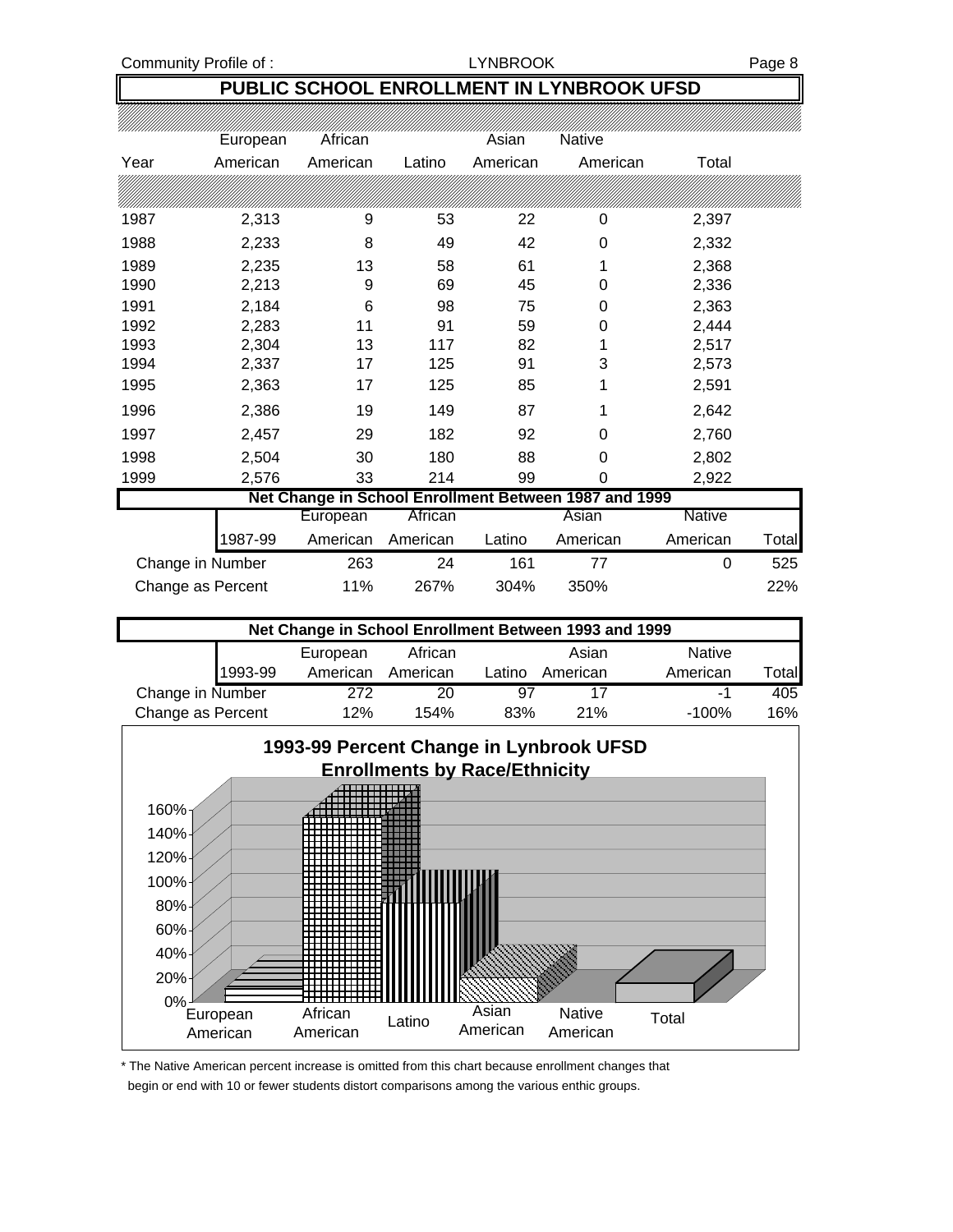#### Community Profile of : The Magnus LYNBROOK And The Page 9

#### LYNBROOK

## **REPORTED LIMITED ENGLISH PROFICIENT ENGLISH LANGUAGE LEARNERS (LEP/ELLs) IN LYNBROOK UFSD\***

|                         | Reported Number and Percent of LEP/ELL Students in Lynbrook UFSD,<br><b>Hempstead Town and Nassau County</b> |       |                         |                          |                         |                      |                         |  |
|-------------------------|--------------------------------------------------------------------------------------------------------------|-------|-------------------------|--------------------------|-------------------------|----------------------|-------------------------|--|
|                         |                                                                                                              |       |                         |                          |                         |                      |                         |  |
|                         |                                                                                                              |       | <b>Lynbrook UFSD</b>    | <b>Town of Hempstead</b> |                         | <b>Nassau County</b> |                         |  |
| Year                    | <b>Number</b>                                                                                                |       | <b>Percent of</b>       | <b>Number</b>            | <b>Percent of</b>       |                      | Number Percent of       |  |
|                         |                                                                                                              |       | <b>Total Enrollment</b> |                          | <b>Total Enrollment</b> |                      | <b>Total Enrollment</b> |  |
| 1992                    |                                                                                                              | 87    | 3.6%                    | 3,240                    | 3.2%                    | 6,044                | 3.5%                    |  |
| 1993                    |                                                                                                              | 82    | 3.3%                    | 3,875                    | 3.7%                    | 6,963                | 4.0%                    |  |
| 1994                    |                                                                                                              | 94    | 3.7%                    | 4,271                    | 4.1%                    | 7,492                | 4.2%                    |  |
| 1995                    |                                                                                                              | 90    | 3.5%                    | 4,674                    | 4.3%                    | 7,823                | 4.3%                    |  |
| 1996                    |                                                                                                              | 90    | 3.4%                    | 4,847                    | 4.4%                    | 8.276                | 4.5%                    |  |
| 1997                    |                                                                                                              | 84    | 3.0%                    | 5,532                    | 4.9%                    | 9,219                | 4.9%                    |  |
| 1998                    |                                                                                                              | 79    | 2.8%                    | 5,878                    | 5.1%                    | 9,353                | 4.8%                    |  |
| 1999                    |                                                                                                              | 89    | 3.0%                    | 6,134                    | 5.2%                    | 10,077               | 5.1%                    |  |
| 1999 Total              |                                                                                                              |       |                         |                          |                         |                      |                         |  |
| Enrollment              |                                                                                                              | 2,922 |                         | 117,036                  |                         | 195,804              |                         |  |
| 1992 - 1999<br>% Change |                                                                                                              | 2.3%  |                         | 89.3%                    |                         | 66.7%                |                         |  |

\* In the 1998-1999 school year, there were 77 different languages spoken by students enrolled

in Nassau County public schools.



\*\* The annual number of reported LEP/ELLs enrollment is based upon the number of Limited English Proficient English Language Learners in the local district as reported on the State Education Department/ The University of the State of New York, Commissioners Regulations Part 154 Application.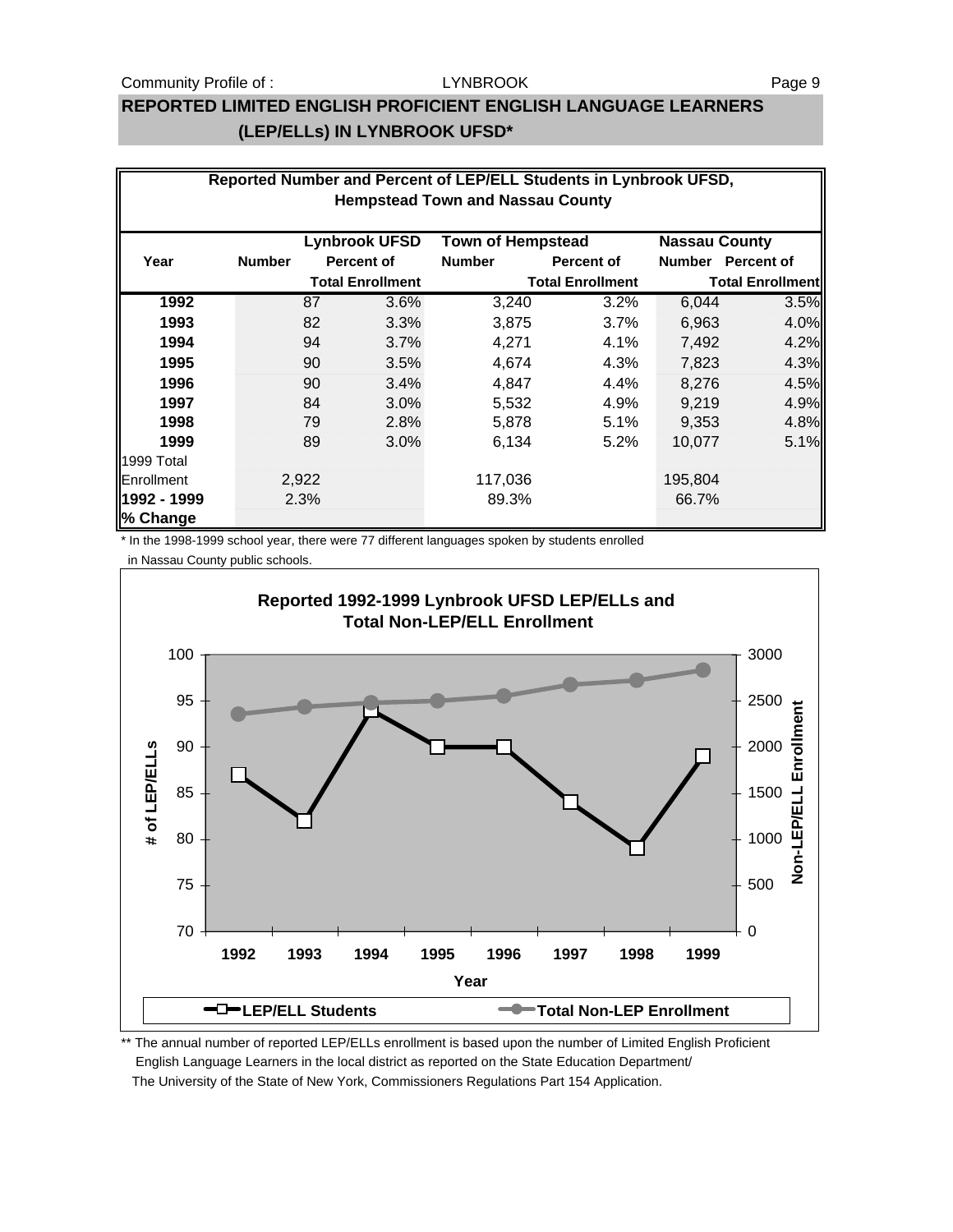Community Profile of : LYNBROOK Page 10

 **Dropout Percents in Lynbrook UFSD, Town of Hempstead, and Nassau County**

|      |                |            |          |          | <b>DROPOUT NUMBERS &amp; PERCENTS OF HIGH SCHOOL ENROLLMENT*</b> |          |
|------|----------------|------------|----------|----------|------------------------------------------------------------------|----------|
| Year | District-#     | District-% | Town-#** | Town-%** | County-#                                                         | County-% |
|      |                |            |          |          |                                                                  |          |
| 1987 | 9              | 1.0        | 898      | 2.4      | 1284                                                             | 2.0      |
| 1988 | 14             | 1.8        | 759      | 2.2      | 1177                                                             | 2.0      |
| 1989 | 8              | 1.1        | 654      | 2.0      | 932                                                              | 1.7      |
| 1990 | 8              | 1.1        | 546      | 1.8      | 759                                                              | 1.4      |
| 1991 | 6              | 0.8        | 432      | 1.4      | 613                                                              | 1.2      |
| 1992 | 6              | 0.8        | 483      | 1.6      | 654                                                              | 1.2      |
| 1993 | 6              | 0.8        | 484      | 1.6      | 630                                                              | 1.2      |
| 1994 | 3              | 0.4        | 533      | 1.7      | 724                                                              | 1.4      |
| 1995 | 4              | 0.6        | 395      | 1.3      | 531                                                              | 1.0      |
| 1996 | $\overline{2}$ | 0.3        | 337      | 1.1      | 477                                                              | 0.9      |
| 1997 | 5              | 0.6        | 358      | 1.1      | 479                                                              | 0.9      |
| 1998 | 3              | 0.4        | 330      | 1.0      | 489                                                              | 0.9      |

\*Dropout Rate = Dropouts divided by 9-12 grade enrollment including ungraded secondary enrollment. A dropout is defined as any pupil who left school prior to graduation & did not enter another school or program leading to a GED.



\*\*Town data based on a weighted average of communities which are fully or partially located within town boundaries.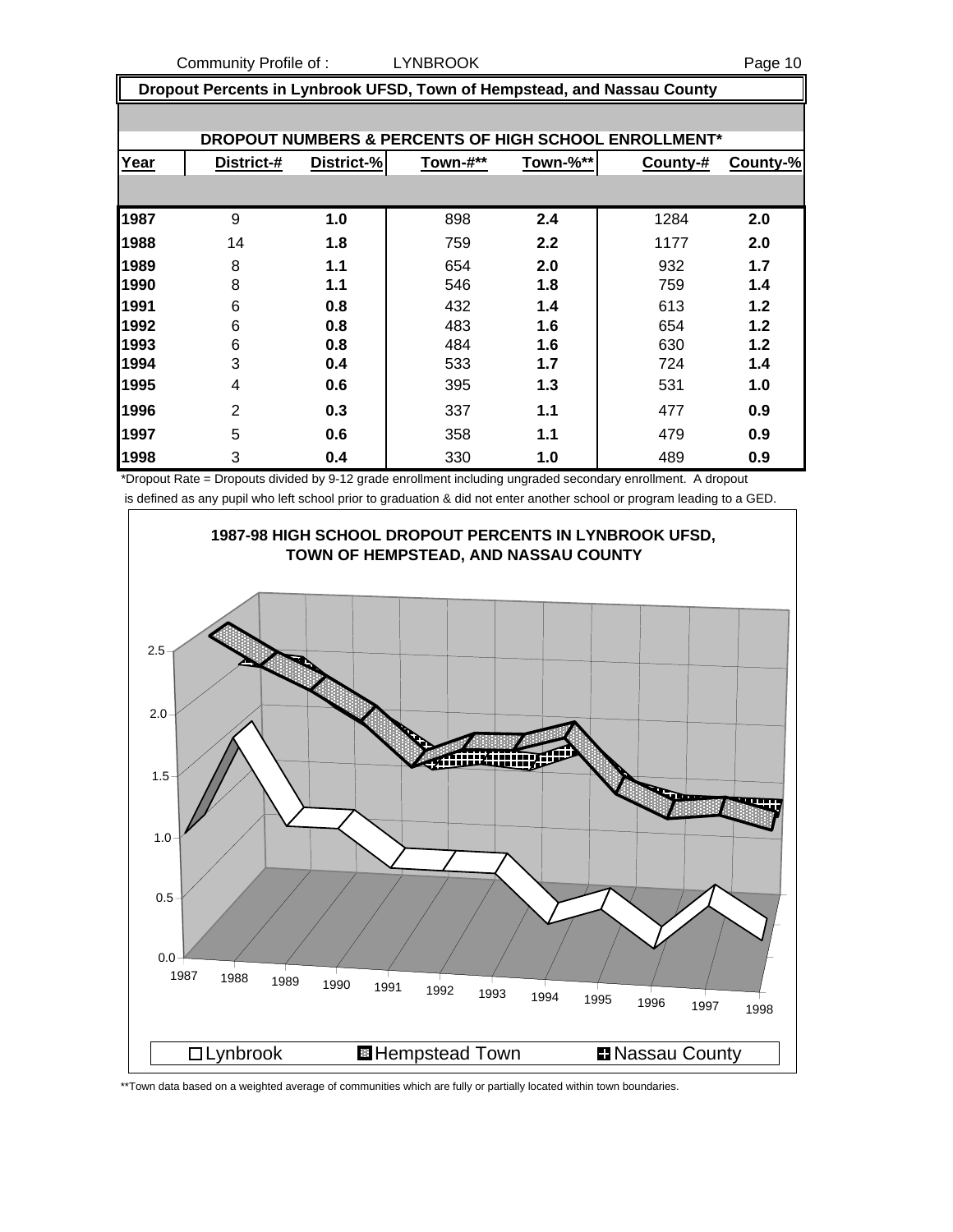|      | Lynbrook |           |                                   | <b>Nassau County</b> |               | <b>New York State</b> |  |
|------|----------|-----------|-----------------------------------|----------------------|---------------|-----------------------|--|
|      |          | Fertility |                                   | Fertility            |               | Fertility             |  |
| Year | Births** | Rate      | <b>Births</b>                     | Rate                 | <b>Births</b> | Rate                  |  |
| 1982 | 254      | 45.6      | 14,342                            | 49.0                 | 246,889       | 59.6                  |  |
| 1983 | 247      | 44.7      | 14,541                            | 49.8                 | 248,222       | 59.6                  |  |
| 1984 | 243      | 44.5      | 14,758                            | 50.6                 | 250,436       | 59.9                  |  |
| 1985 | 243      | 44.9      | 15,247                            | 52.3                 | 258,826       | 61.6                  |  |
| 1986 | 249      | 46.3      | 15,567                            | 53.5                 | 263,045       | 62.3                  |  |
| 1987 | 258      | 48.6      | 16,504                            | 56.8                 | 271,355       | 64.0                  |  |
| 1988 | 274      | 52.0      | 17,072                            | 58.8                 | 279,976       | 65.8                  |  |
| 1989 | 289      | 55.4      | 17,700                            | 61.1                 | 290,528       | 67.9                  |  |
| 1990 | 289      | 56.0      | 18,180                            | 62.8                 | 297,468       | 69.3                  |  |
| 1991 | 293      | 57.1      | 17,864                            | 62.2                 | 292,523       | 68.1                  |  |
| 1992 | 299      | 59.0      | 18,065                            | 63.3                 | 287,531       | 67.2                  |  |
| 1993 | 301      | 60.1      | 17,931                            | 63.2                 | 282,377       | 66.3                  |  |
| 1994 | 300      | 60.6      | 17,903                            | 64.6                 | 277,945       | 65.6                  |  |
| 1995 | 292      | 59.6      | 18,084                            | 66.0                 | 271,042       | 64.3                  |  |
| 1996 | 279      | 57.8      | 17,722                            | 63.8                 | 263,611       | 63.0                  |  |
| 1997 | 277      | 58.0      | 17,100                            | 62.0                 | 256,976       | 61.8                  |  |
| 350  |          |           | 1982 - 1997 Lynbrook Total Births |                      |               |                       |  |





Fertility rate based on live births per 1,000 female population 15-44. Data for 1990-97 reflect zip code boundaries. Data for prior years reflect the local zip-code community based upon census tract data. \*\* The number of births to mothers in the Lynbrook area is a three year "running" average for all years. Source: Nassau County & New York State Departments of Health.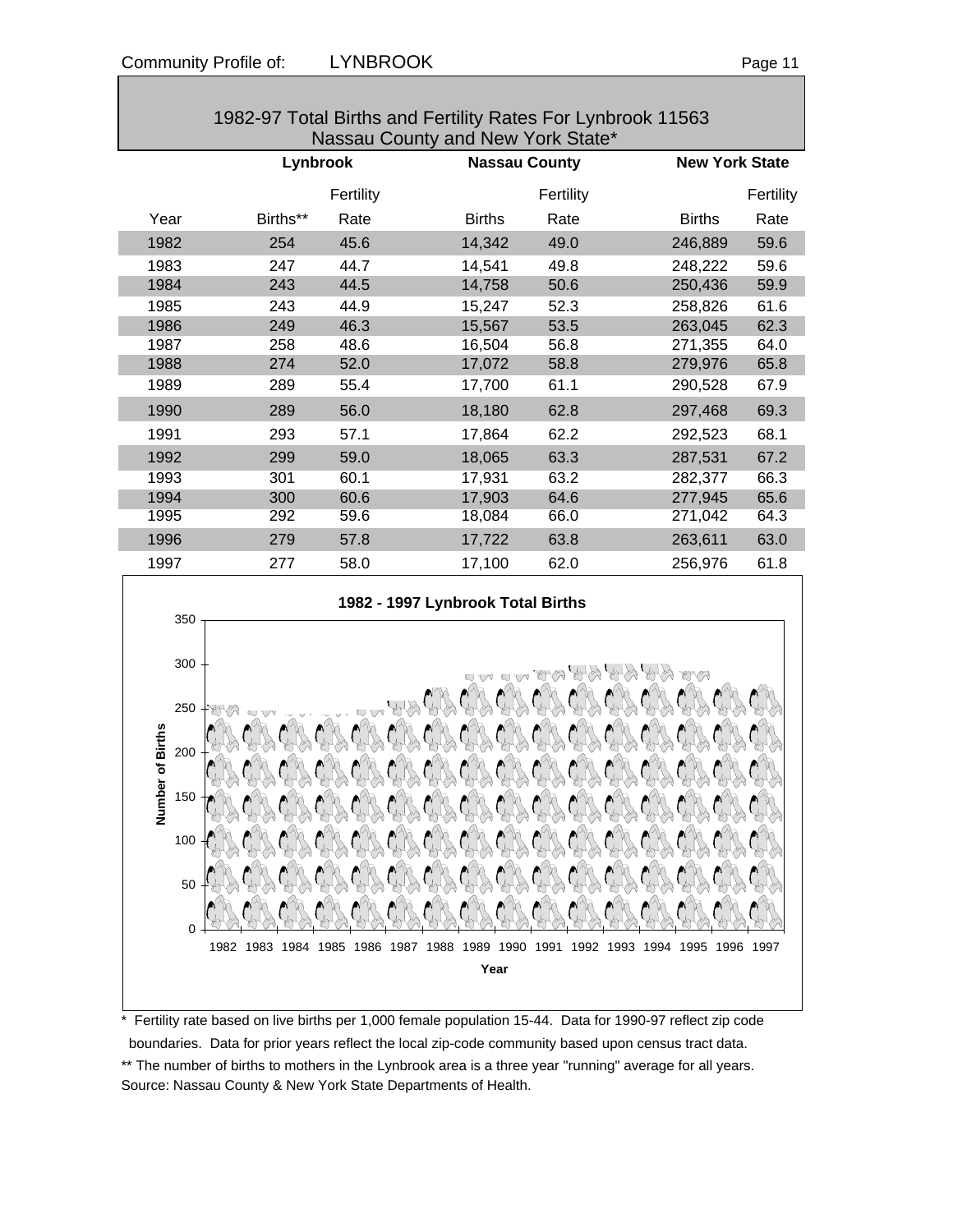|      |                |           | For Lynbrook 11563*, Nassau County and New York State** |           |               |           |
|------|----------------|-----------|---------------------------------------------------------|-----------|---------------|-----------|
|      | Lynbrook       |           | <b>New York State</b>                                   |           |               |           |
|      | Teen           | Fertility |                                                         | Fertility |               | Fertility |
| Year | <b>Births</b>  | Rate      | <b>Births</b>                                           | Rate      | <b>Births</b> | Rate      |
| 1984 | 6              | 7.9       | 668                                                     | 12.2      | 25,658        | 35.7      |
| 1985 | 6              | 8.0       | 711                                                     | 13.4      | 25,470        | 36.4      |
| 1986 | 3              | 4.3       | 685                                                     | 13.4      | 25,134        | 37.0      |
| 1987 | 3              | 4.3       | 677                                                     | 13.8      | 25,080        | 38.0      |
| 1988 | 5              | 6.8       | 663                                                     | 14.1      | 25,861        | 40.3      |
| 1989 | 6              | 8.8       | 679                                                     | 15.0      | 26,593        | 42.7      |
| 1990 | 6              | 8.9       | 674                                                     | 15.6      | 26,553        | 44.0      |
| 1991 | 7              | 10.8      | 672                                                     | 16.0      | 26,216        | 44.1      |
| 1992 | 5              | 8.3       | 629                                                     | 15.1      | 25,330        | 43.4      |
| 1993 | 5              | 9.3       | 700                                                     | 18.4      | 25,515        | 44.3      |
| 1994 | 5              | 8.4       | 682                                                     | 18.2      | 25,852        | 45.3      |
| 1995 | 5              | 8.0       | 668                                                     | 18.0      | 24,805        | 43.6      |
| 1996 | $\overline{4}$ | 6.5       | 637                                                     | 15.8      | 23,864        | 41.8      |
| 1997 | 3              | 5.3       | 561                                                     | 13.9      | 22,185        | 38.5      |





\* The number of birth to teen mothers in the Lynbrook area is a three year "running" average for all years.

\*\* Fertility rate based on live births per 1,000 female population 15-19. Data for 1990-97 reflect zip code boundaries. Data for prior years reflect the local community as comprised by census tracts. Source: Nassau County & New York State Departments of Health.